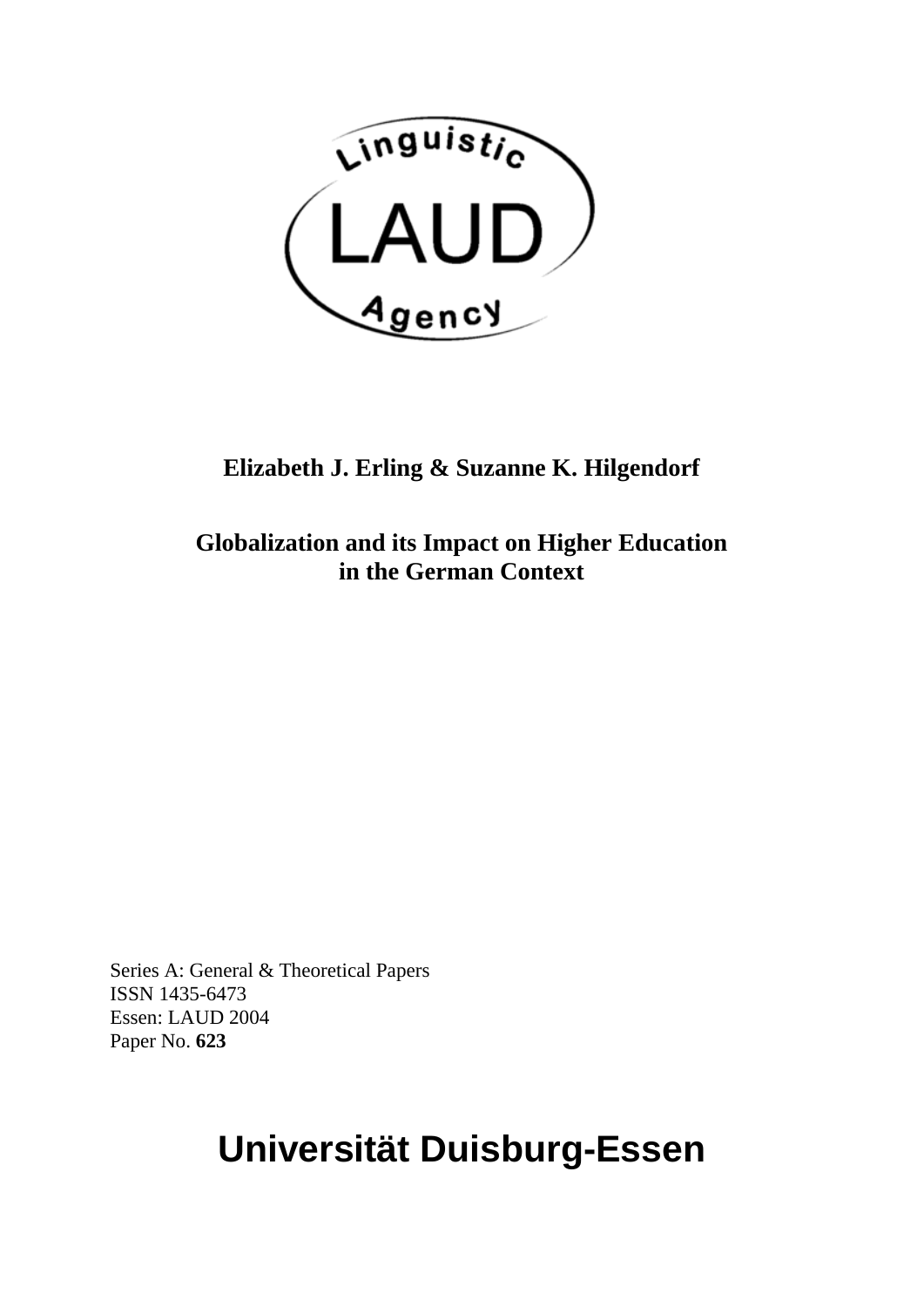#### **Elizabeth J. Erling & Suzanne K. Hilgendorf**

Free University of Berlin (Germany) & Wayne State University (USA)

**Globalization and its Impact on Higher Education in the German Context** 

2004 Linguistic Agency General and Theoretical Fachbereich 3 Paper No. 623 Universitätsstr. 12

Copyright by the authors Reproduced by LAUD Series A University of Duisburg-Essen D- 45117 Essen

Order LAUD-papers online: http://www.linse.uni-due.de/linse/laud/index.html Or contact: laud@uni-due.de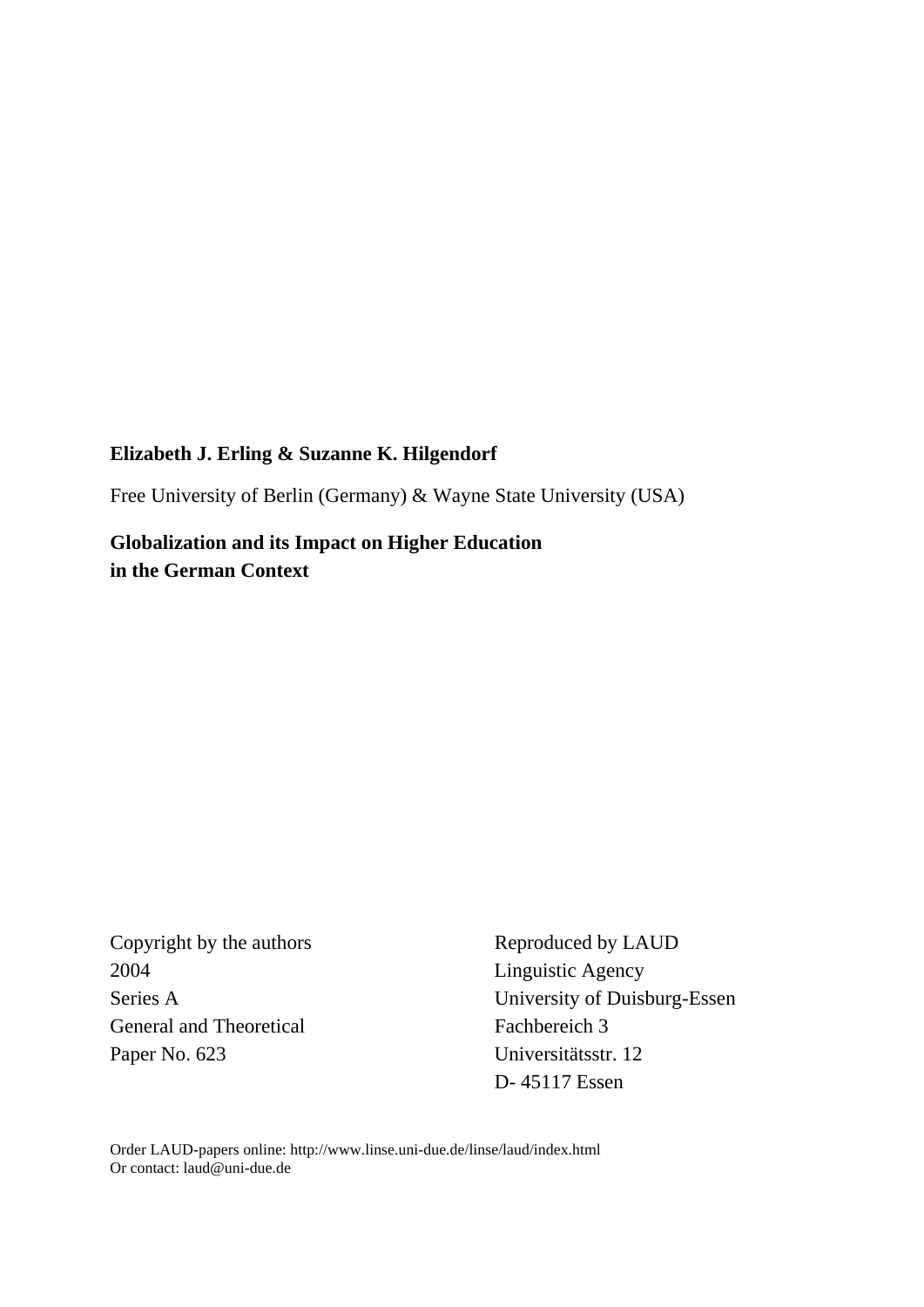## **Globalization and its Impact on Higher Education in the German Context**

#### **Introduction**

There are several political and cultural phenomena currently changing the face of Europe. Most noted is the elusive trend of globalization, a multi-dimensional, highly-complex process with contradictory forms and a complex mix of effects everywhere it has influence, a process that has been called "… multi-faceted in its operations, …massive in its reach and implications and… elusive as a concept" (Dale and Robertson 2003: 4). The social scientist Roland Robertson (1995) has shown that globalization is appropriated differently by the various societies it affects; therefore, it is important to consider each individual place with its specific history, culture and politics in order to evaluate different outcomes of the process. This is why Shome and Hedge (2002: 253) call for research which "geopoliticiz[es] the national and locat[es] it in large (and unequal) histories and geographies of global power and structure." Following such advice, this analysis explores the process of globalization and its effects on one particular context: the German university. Such research is undertaken to help fully understand the process of globalization and how it is affecting institutions of higher learning.

One significant side effect of globalization has been the spread of the English language. The position of English in the world today has been considered "both a consequence of and a contributor to globalization" (Fishman 1998-99: 27), or "the linguistic-communicative correlate of globalization" (Gnutzmann 1999: 159). Intensified contact between international communities has required that more people communicate across more borders. This trend can be acutely seen in Europe, where English has stepped in to fill the role of lingua franca in light of several significant developments: the end of the Cold War, the reunification of Germany, the establishment of the European Union (EU), and the advance of globalization. English is now being used alongside native languages in every European country, and several studies have shown that its domains of use have increased significantly (e.g. Coulmas 1991; Hartmann 1996). A recent survey shows that English is the language most widely spoken in the EU, with over 180 million speakers, but it is the mother tongue of only a third of that number (de Lotbinière 2001: 158). When asked what language they find the most useful besides their mother tongue, 75% of Europe's population replied that it was English (Eurobarometer Report 2001: 1). In all EU member states, English is generally the first foreign language learned, and all together 91% of pupils learn English (European Commission 2001). Labrie and Quell report in 1997 that nearly one third of the citizens of the 'non English-speaking' countries in the EU at the time were able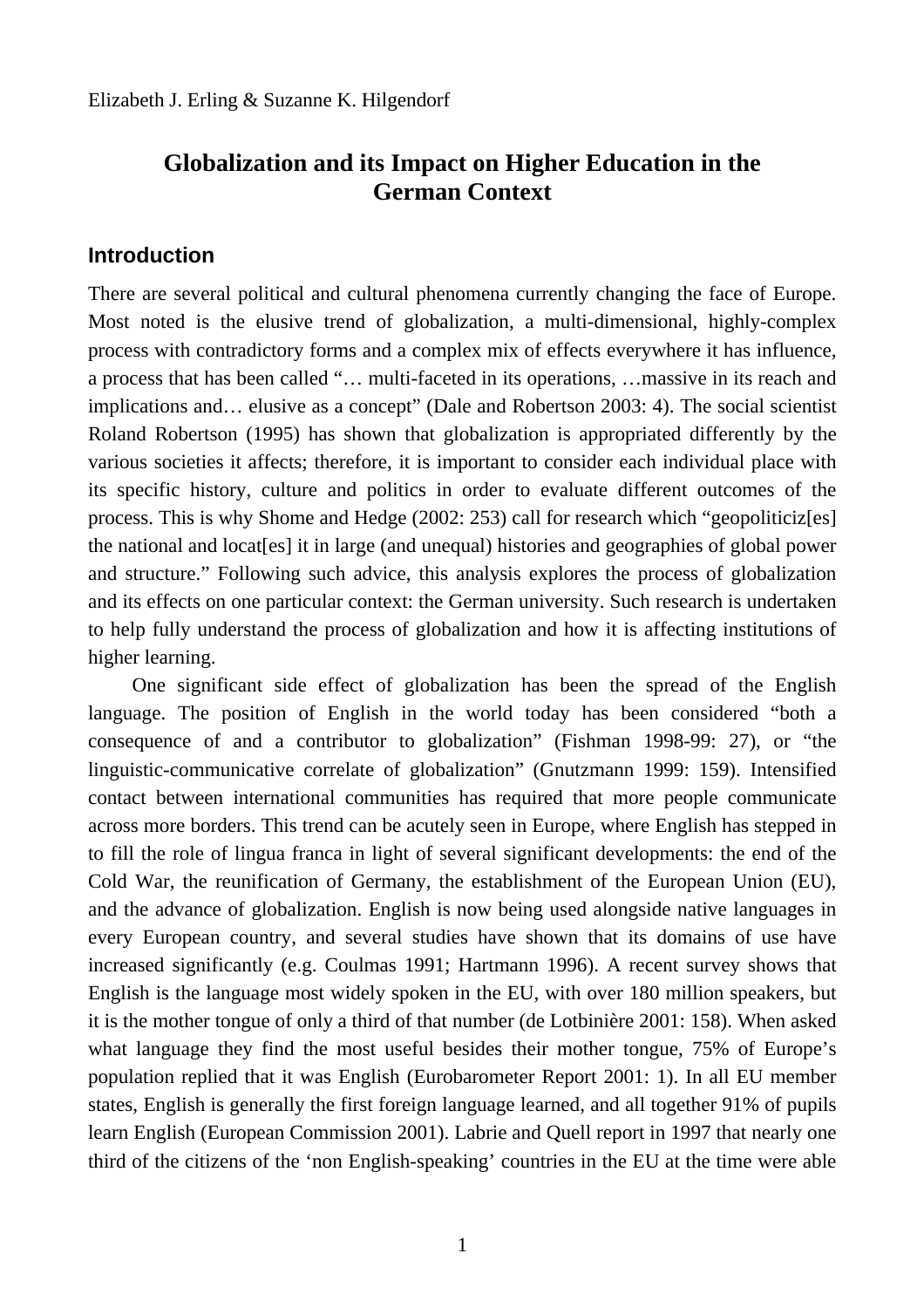to speak English well enough to take part in a conversation. In other studies, it has been noted that "people in countries such as Sweden, Norway, Denmark and the Netherlands, and to some degree Germany, have acquired English so successfully through school or media that they can slip into English with great ease" (McArthur in Graddol 1999a: 7-8). Consequently, English has evolved into the default language of communication between EU member states (cf. Cenoz and Jessner 2000), and its extensive use can be observed in several domains, such as business, media and academia. As Phillipson (2001) notes, "[i]n reality English is no longer a foreign language in several member states… It is a fact of working and social life for many EU citizens."

## **Higher Education and the German Context**

Germany is one of the countries in the EU where the impact of English in the last decades has been strongly felt. The influence of English has been documented in a range of domains, including politics, business, advertising, law, the media, and science and research (Hilgendorf 2001). Also in higher education the impact of English has been great, as policy efforts to globalize the curriculum simultaneously have entailed new functions for the language. No longer restricted to being a subject of study in Germany, English now also is being used as a means of communication in teaching students other subjects. This new function of English as an additional or second language (L2) of instruction is understandable, given the instrumental motivations inherent with economic globalization and the supranational structure of the EU. Within the German context, policy initiatives on both the European and national level have provided impetus for the function of English as an L2 to emerge.

#### **European Policy Initiatives**

Following economic and political unification in 1992 within the framework of the EU, officials responsible for education policy in numerous European countries sought to establish a more uniform system of higher education throughout the continent. Preliminary meetings in Lisbon and Paris (1998) led to the signing in Italy in 1999 of the Bologna Declaration. Endorsed by education ministers and officials from 29 European countries, the measure outlines specific objectives to be achieved by 2010 for establishing what has been termed a "European area of higher education."[1](#page-3-0) Overall the goal is to ensure greater compatibility among educational institutions across Europe, which in turn it is hoped will enhance the international attractiveness of higher education on the continent. To this end, the Declaration outlines the following concrete aims:

<span id="page-3-0"></span> $\overline{a}$ 1 In anticipation of the expansion of the EU, signatories were not limited to the 16 European Union member states at the time. Instead, they included nations from a broad geographic understanding of Europe, extending from Iceland in the west to Bulgaria in the east, and from the Baltic States in the north to Malta in the Mediterranean.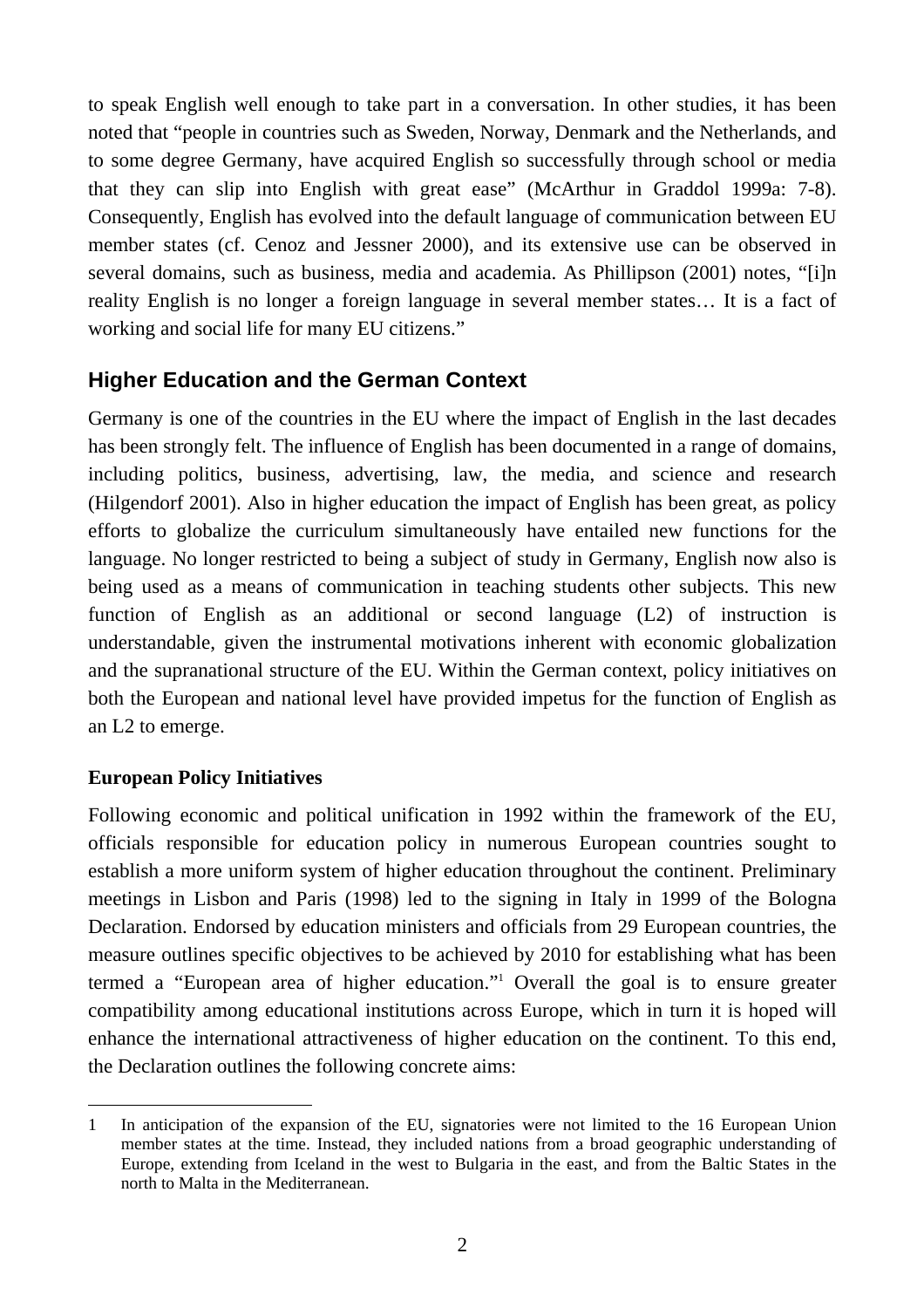- a. "easily readable and comparable degrees," to be facilitated by an explanatory Diploma Supplement,
- b. a system of two main education cycles: undergraduate (bachelor degree) and graduate (master degree and/or doctorate),
- c. a system of credits,
- d. promotion of academic mobility for students, researchers, and educators, and
- e. cooperation in quality assurance.

Subsequent meetings to assess progress towards these goals were held in Prague in 2001 and Berlin in 2003.

### **German Policy Initiatives**

Within the German context, these European policy measures have given impetus to significant reforms in higher education. First and foremost is a general priority to attract more foreign students, scholars, and researchers to the country. In the year 2000, Germany's Federal Ministry of Education and Research (BMBF 28 Feb) announced that "*Germany must become internationally more attractive as a place for academic study.*"2 Concrete goals to this end include increasing foreign student enrolment from ca. 5% to 10% while similarly increasing the number of Germans studying abroad from ca. 10% to 20% (DAAD 2001; BMBF 28 Feb. 2000). Aside from the European initiative of promoting mobility between nations on the continent, further reasoning behind this mandate is one of broader basic national interest. Through educational exchange and cooperation, the government aims to promote further interpersonal contact beyond European borders, which in turn it hopes will lay the foundation for future global relations in politics and business. Moreover, as there is a growing lack of technologically skilled labor in Germany, "[t]he necessity to make German universities more accessible to foreign students… is considered important for the country's economic and political future" (Ammon 2001b: 357). Courses now are being offered in English because

they would otherwise be unable to attract foreign students or foreign scholars and scientists, since these individuals usually know English but are reluctant to learn still another foreign language for their studies or work at a university abroad. They are even less inclined towards such foreign language studies given the fact that universities in the non-Anglo-Saxon world usually suffer from less prestige than those of the major Anglo-Saxon countries (Ammon and McConnell 2002: 7).

In an article in a university newspaper about courses now offered in English, some foreign students revealed that they would not have come to Germany if they did not have the

<span id="page-4-0"></span> 2 This and all subsequent citations in italics are the authors' translations of quotes originally in German.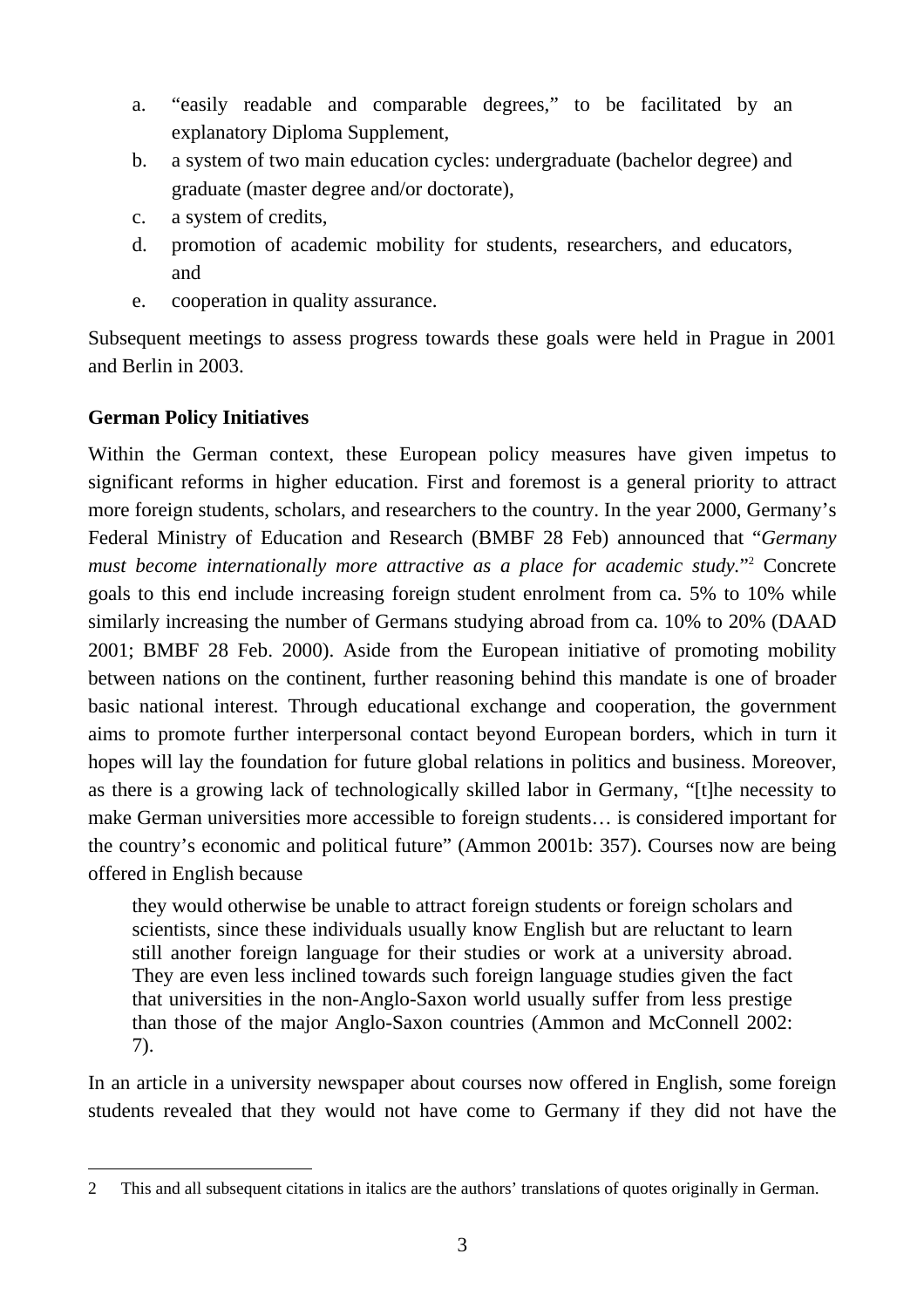opportunity to study in English, as it is difficult to acquire a third language during their studies (Pietschmann 2001: 6).

The collective reasons for the use of English at German universities are well summed up by the message of greeting from Germany's Minister for Education and Research, which she delivered at the European Year of Languages Conference at the Freie Universität (FU) Berlin (Buhlmann 2001: 41):

We want to make German students fit for the international labour market and to bind foreign students to Germany as a study location through attractive courses of study. Germany as a location for education must be liberal-minded and tolerant in its dealings with foreigners. We must more intensively recruit young foreign scientists, students and skilled personnel. Germany needs highly qualified scientists from abroad. We want to enrich the global talent pool as well as make maximum use of it. It is only in this way that we can advance Germany's position as a centre of science.

This emphasis on enhancing the international standing of its higher education system serves not only the purpose of attracting more foreign students and scholars to the country, but it also is considered an equally important factor in dissuading highly educated Germans from going overseas, where many seek better professional and academic opportunities. In an interesting example of English use on the governmental level, the Federal Ministry of Education and Research has coined the motto "*Brain Gain statt Brain Drain*", or "Brain gain instead of brain drain", to articulate its primary objective in internationalizing higher education (BMBF 27 Feb. 2001; 9 Nov. 2000). A study for the Federal Ministry explains the cause for concern (Center for Research on Innovation & Society 2000): "*In some industrialized countries… there is growing criticism recently over the increasing 'export' to the USA of highly qualified young scholars and technology experts as well as specialists in the natural sciences*."

In the case of Germany, the number of highly qualified scholars and researchers in the US, especially in technological fields and the natural sciences, is significant. According to one government-sponsored study, ca. 14% of all young scholars with a doctorate go to the United States, ranking Germany third in numbers after China and Japan. With respect to foreign professors teaching at US universities, Germany ranks fifth following China, India, Taiwan, and Great Britain (Center for Research on Innovation & Society 2000). In effect, Germany has not been capitalizing on the international market of higher learning, whereas in contrast higher education is now the number one export product of the US (Boxer 2002: 194).

In order to reverse this development and achieve instead the aforementioned "brain gain", the government has begun implementing the European policies outlined earlier, giving particular emphasis to the concept of internationalization. In the German context, however, this internationalization and the effort towards greater compatibility with other European institutions simultaneously entail significant new functions for the English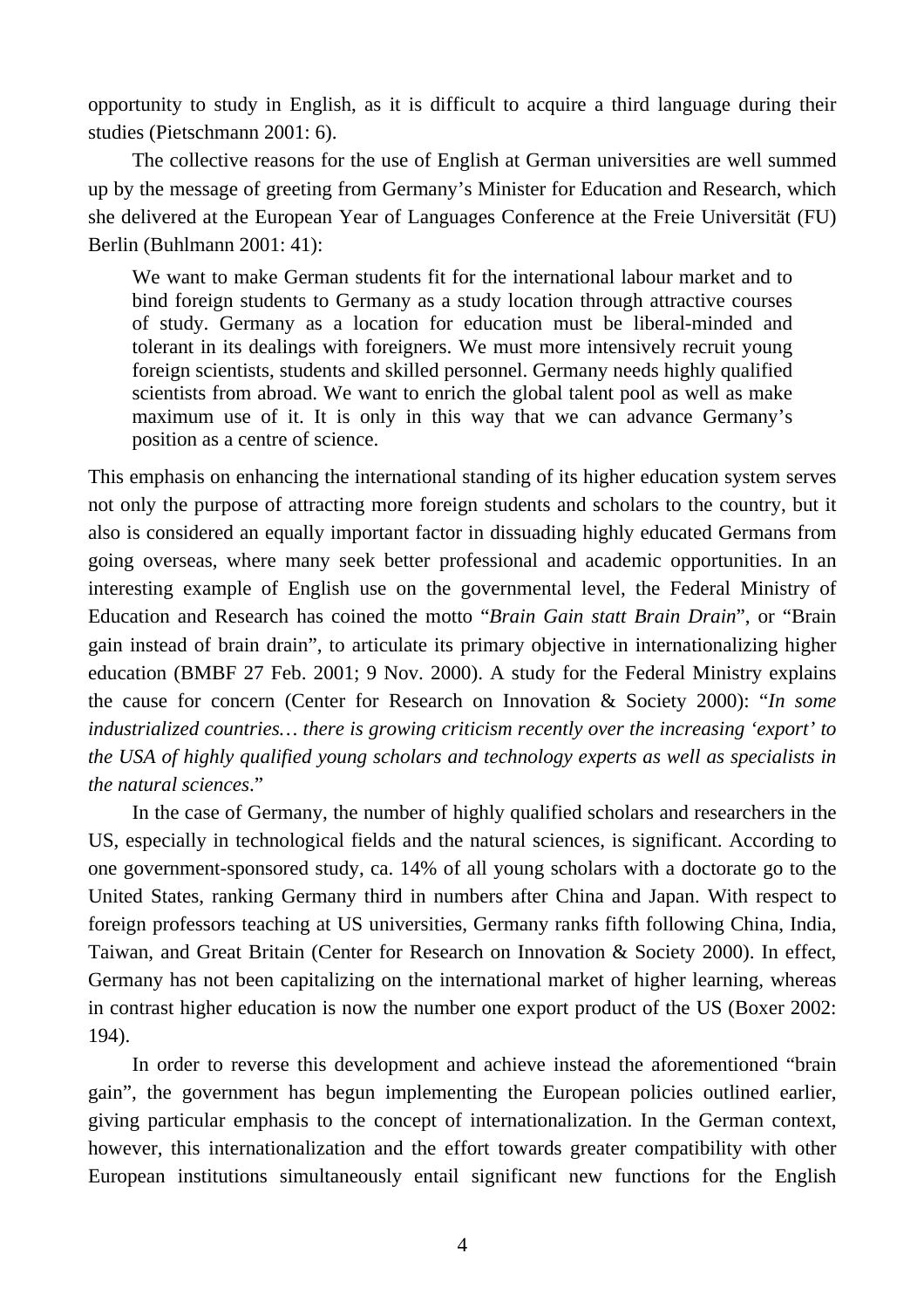language. In other words, in the German context, internationalization signifies an Englishization, or an adaptation towards English, both for the domain of education and the German language. As defined in the Oxford Companion to the English Language, edited by McArthur (1992: 335), Englishization means "…to adapt towards English…" and may occur on a number of linguistic levels: "phonology, grammar, lexis, discourse, registers, styles, and genres…" This process is occurring primarily in three areas:

- a) the modification of current programs of study,
- b) the creation of new degree programs specifically designated as "auslandsorientiert" or internationally-oriented, and
- c) the recruitment of international faculty, researchers, and scholars.

With respect to the internationalization of existing degree programs, the Ministry of Education and Research (BMBF) in cooperation with the German Academic Exchange Service (DAAD) and the Association of Universities and other Higher Education Institutions in Germany (HRK - Hochschulrektorenkonferenz) have introduced several measures, some of which reflect a simultaneous Englishization (BMBF, DAAD, and HRK 17 Apr. 2000):

- a. the introduction of both a Bachelor and Master degree, in addition to the standard domestic degrees of Diplom, Magister, and Staatsexamen, $3$
- b. the offering of a "Diploma supplement", written in English, to explain the German degree,
- c. the introduction of integrated semesters/years of study abroad as part of degree programs, and
- d. the offering of advanced language courses in conjunction with fields of study, i.e. courses in Language for Specific Purposes (LSP), or, as one bulletin specifically notes as an example, "Fachenglisch" ("English for specific purposes") (DAAD 2001).

The second aspect of this reform, the creation of new, internationally-oriented degree programs, has been inaugurated through annual government-sponsored grant competitions over a five-year period, from 1997 to 2002. According to a joint press release from the Federal Ministry of Education and Research, the German Academic Exchange Service, and the Association of Universities and other Higher Education Institutions in Germany, "*the(targeted) participants of the supported programs of study are approximately half Germans and half foreigners*." Furthermore, language barriers are to be addressed "*in the* 

 $\overline{a}$ 

<span id="page-6-0"></span><sup>3</sup> Although a representative from the Federal Ministry of Education and Research (BMBF 29 May 2000) explicitly denies that the new degrees are "*a simple copy of the Anglo-Saxon system*", they obviously were introduced in order to compete with the tremendous success of U.S. academic programs in attracting foreign students and scholars. Other similarities, at least to the American system, are the introduction of a course credit system and a timeframe outline for degree completion, both of which did not previously exist in German higher education.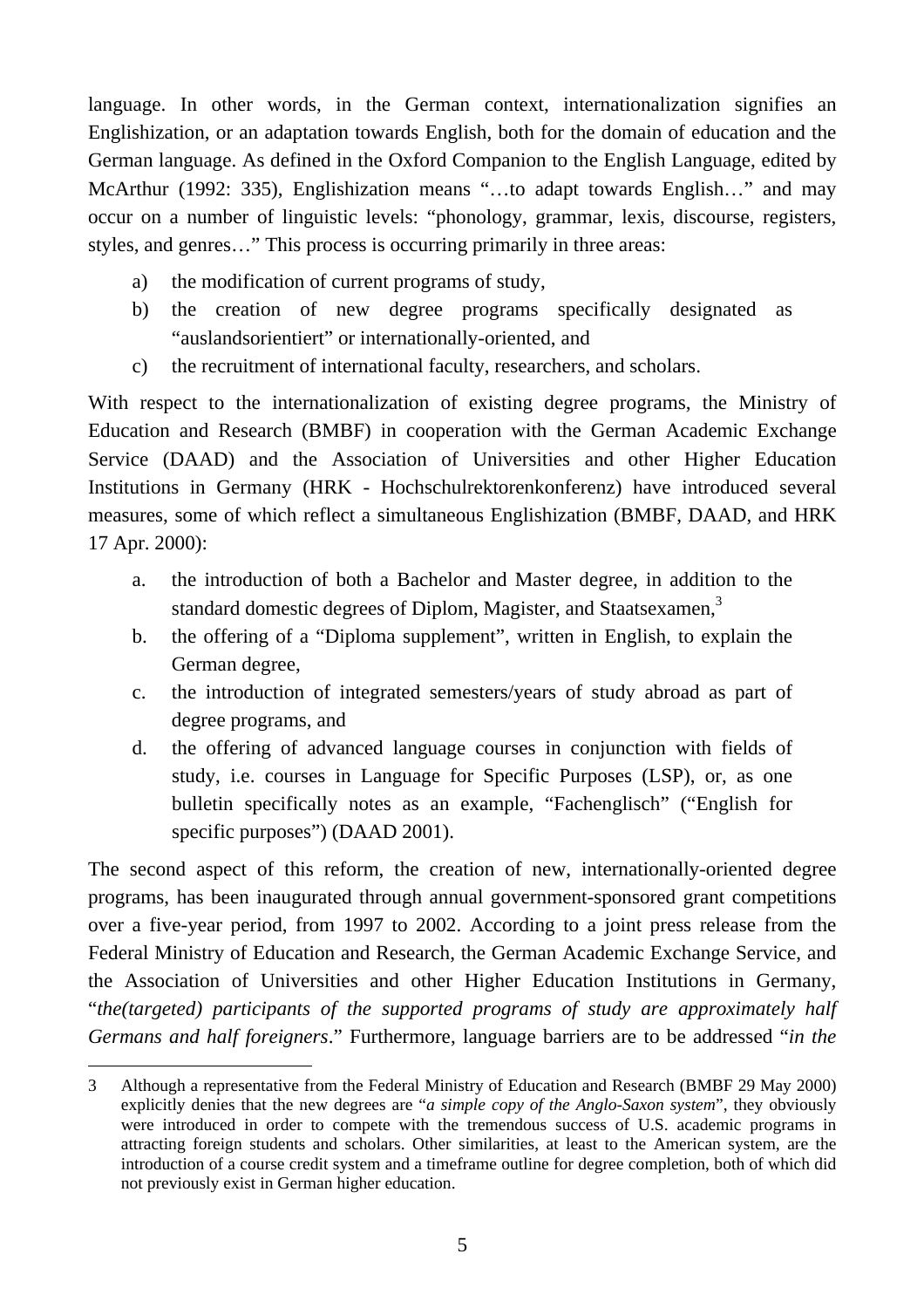*first semesters… with courses in English,*" the assumption being that foreign students eventually would transition to coursework in German. In addition, supplementary language courses for both English and German were to be offered (BMBF, DAAD, HRK 17 Apr. 2000).

During this initial five-year period, the government awarded funding for creating 60 such internationally-oriented degree programs offering the new Bachelor and/or Master degrees.[4](#page-7-0) Funds for the 60 selected programs were granted to 49 institutions of higher education in 15 of the 16 federal states. The details of curricular design and program implementation were left to the individual academic departments and/or faculty, and as a consequence the government-suggested program guidelines have not or could not always be implemented. For example, although equal numbers of foreigners and Germans are targeted for enrolment, this goal has not always been reached. Language policy also varies depending on the program and the students enrolled; while some programs do offer only initial coursework in English before transitioning to instruction in German, other degree programs are taught completely in English. Although it is beyond the scope of this paper to assess the language use in these 60 government-funded degree programs, an examination of the degree program titles suggests a significant role for English: 55 of the 60 are in that language.

#### **Local Impact**

 $\overline{a}$ 

Although German remains the majority language in almost every domain of language use in Germany, the importance of English is rising, especially within academia. In the past, European universities were essentially national institutions and therefore German was the undisputedlanguage of study in Germany for the last century.<sup>5</sup> In general, the language of the German university is still German, but the domains for English are expanding so rapidly that it is fair to ask how long it will remain so. Until recently, only individual courses with guest professors or lectures within English departments were conducted in English. Now functions of the language are spreading to more and more disciplines. This is due, in part, to the global dominance of English as the language of academia. Ammon's (2001a) edited volume illustrates that English serves as the lingua franca of science internationally; it is the leading language of academic publications and conferences. Further research by Coulmas (1985) highlights that in almost every discipline the most important publications appear in English. As part of a survey of English use which was undertaken at the Freie Universität in Berlin, one PhD student of musicology noted, "*I started to write in English, because the market for German articles is not very big. Furthermore, in Germany only one journal of*

<span id="page-7-0"></span><sup>4</sup> Three of these degree programs offer in addition the traditional German *Diplom*.

<span id="page-7-1"></span><sup>5</sup> Latin was the first language of study beginning with the founding of academic institutions in Germany in the late Middle Ages. Until the nineteenth century many academic institutions continued to use Latin to varying degrees as the language of academic study.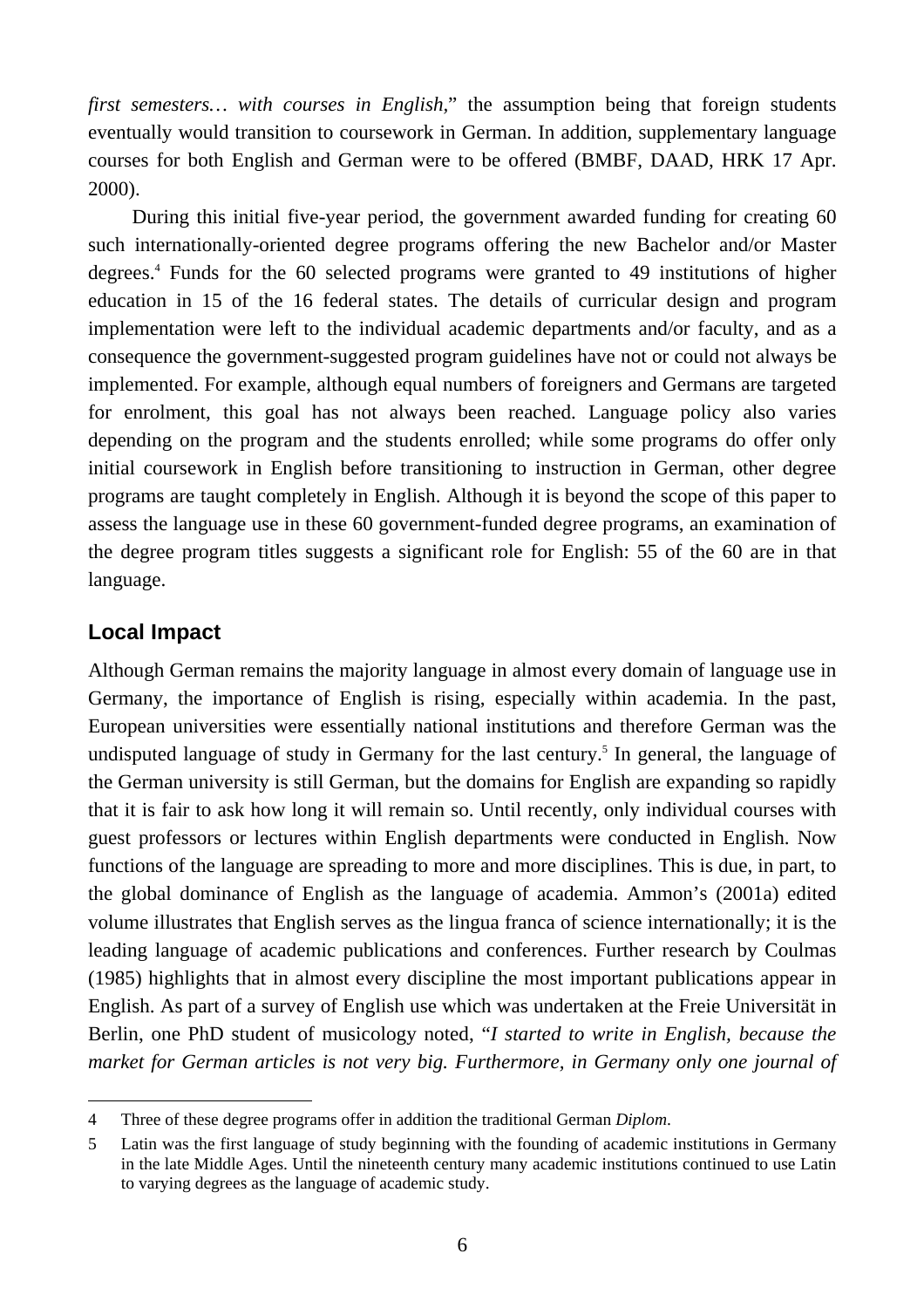*music education exists, which has an edition of 3500 exemplars a month. This is not enough. English journals are more widespread*." English is also spreading as a language of spoken academic communication, as an increasing number of conferences in Germany are conducted in English (Hilgendorf 2001). In fact, Ammon (2001b: 349) maintains that "German is now probably used less than English, even within the German-speaking countries, for international communication; from some international conferences and journals of the natural sciences it has even come to be totally excluded." In a recent study, Ammon and McConnell (2002) assert that teaching in institutes of higher learning is yet another domain in which English is on its way to becoming the EU's dominant lingua franca.

#### **FU**

The following section will present an analysis of the role of English in a particular German university, the Freie Universität Berlin (FU), to illustrate the effects of globalization and Europeanization. The FU is a major university with approximately 43,500 students, where a qualitative analysis of students' use of English has been carried out over the last five years. This analysis shows that the use of English is increasing, not only for international but also for European and national academic communication. This empirical study contains data collected during interviews with students of several disciplines who required a certificate of English proficiency. It also takes into account the results of a statistical analysis of 101 questionnaires from students of English in the departments of North American Studies and English Philology<sup>6</sup>[.](#page-8-0)

#### Courses with outlined prerequisites for English

At the FU, as probably is the case at other universities in Germany, there are two types of policies on the role of English and its use: the explicit policy outlining the degree of proficiency needed for specific academic programs, and the unstated or invisible policy where proficiency is simply assumed for other fields of study. As for the former, at the present time there are only three programs listed as Master programs conducted in English on the FU's website (Freie Universität Berlin 2003b): East European Studies, Polymer Science, and Veterinary Public Heath. This number is expected to rise with the introduction of the European Bachelors/Masters system. English is necessary for admission to these programs for several reasons: much of the reading is in English, they are open to foreign as well as to German students, they are sometimes taught by professors from other countries, and they are designed to prepare students to work internationally.

Yet it is not the quantity of degree programs that are offered in English that is surprising; it is the number of disciplines in which English is regularly used. Students at the FU report that for most courses of study, at least a passive knowledge of English is

<span id="page-8-0"></span> 6 For more on English in the German university classroom, see Erling (forthcoming).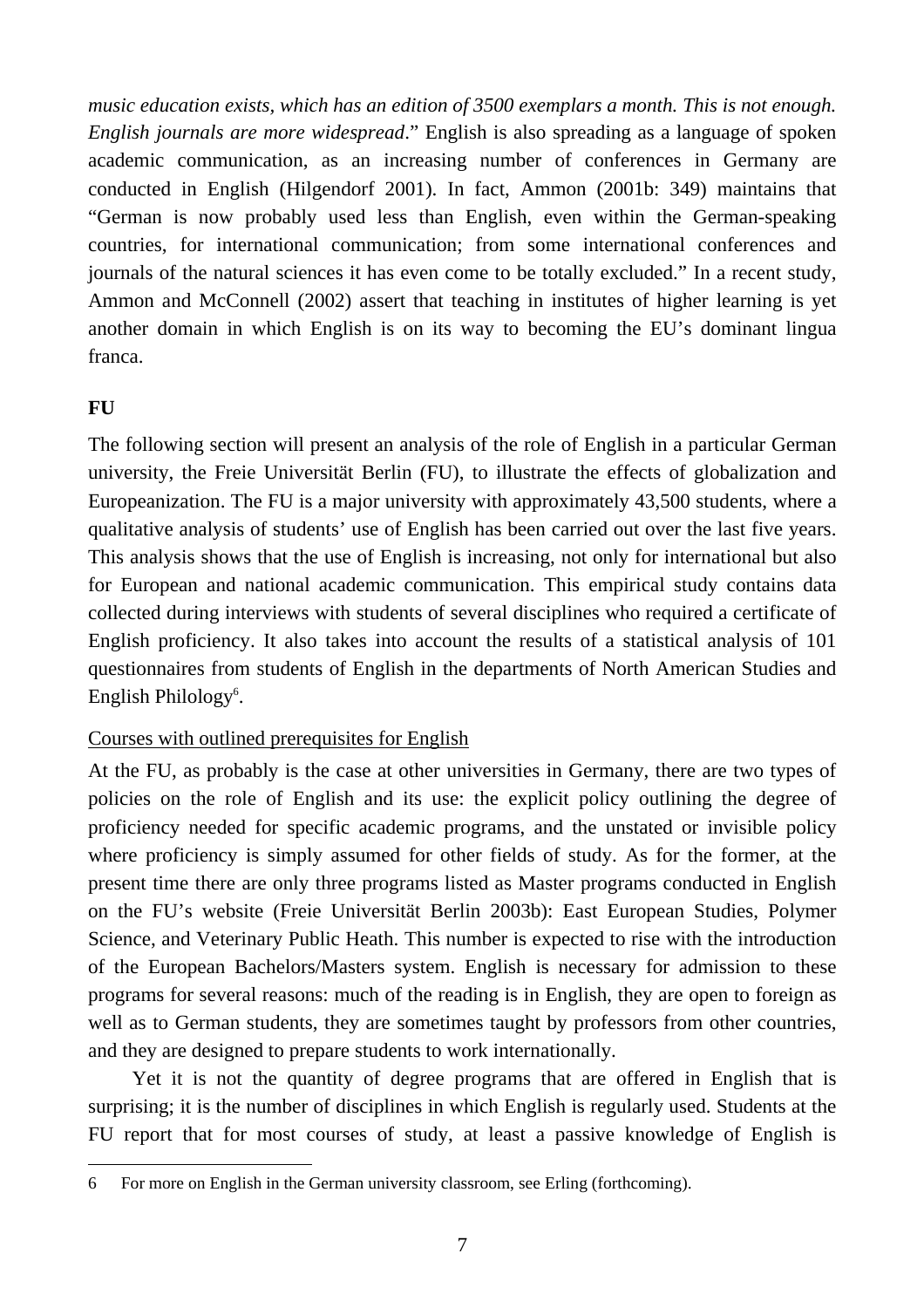mandatory. In a new listing of FU degree programs (which has also been published in English), 40 out of 76 degrees list proficiency in English as an entry requirement (Freie Universität Berlin 2003a). These programs include Art History, German Linguistics, Mass Communication Studies and Psychology. Even language-based courses such as Dutch Language and Literature, Iranian Studies and Japanese Studies require English, as it is the principal language of the required secondary literature. Among the students surveyed at the FU, one respondent noted, "(*u)nderstanding English is almost a requirement for studying at a university no matter what subject you study because a lot of scientific essays and some lectures are written or held in English.*" The results of the FU student questionnaire show that an average of 59% of students' required university reading is in English, with responses ranging between 20% and 90%. In the disciplines of Psychology and Social Anthropology at least half of the required literature is in English. The need for English is slightly higher for students in advanced levels of study, but even students in their first three years of study are required to do much academic reading in English.

#### Courses assuming English proficiency without explicit requirements

As mentioned above, in 40 of the 76 degree programs offered at the FU English proficiency is a requirement. Some of the programs where English is not explicitly required are Biology, Mathematics, Physics and Computer Science, Business Administration, Economics and Political Science. However, these are fields in which students have noted the most obvious presence of English. The dominance of English in the pure and natural sciences in Germany is well documented (Ammon 1998; 2001b; Hilgendorf 2001; Viereck 1996), so it would be expected that courses in these areas would also require English proficiency. One FU student of biology even noted that "*without knowledge of English it is very difficult to survive in the scientific world*." But perhaps the need for English is so obvious that it is not perceived as necessary to outline this in a stated policy.

Skudlik (1992: 503) noted an advance of English in the social sciences in Germany. Fields such as Economics and Political Science have been notably affected by Anglo-American academia and therefore also demand at least the passive knowledge of English, as much of the most current reading material is only available in English. Comments by FU students support this finding. One student notes, "*I need English for my studies in Political Science. It is very interesting to read what people from America or England think about political decisions of German politicians."* Another FU student comments, "*Many brilliant books on economics are written in English and without reading them I cannot finish my studies successfully.*"

At the FU, one can also see the effects of globalized academia in the number of guest professors from around the world who hold their lectures and require students to write papers in English. Several departments regularly invite English-speaking professors from abroad. A student who has taken such courses notes the following: *"When there are guest professors for media studies, many times they speak in English although they are not native*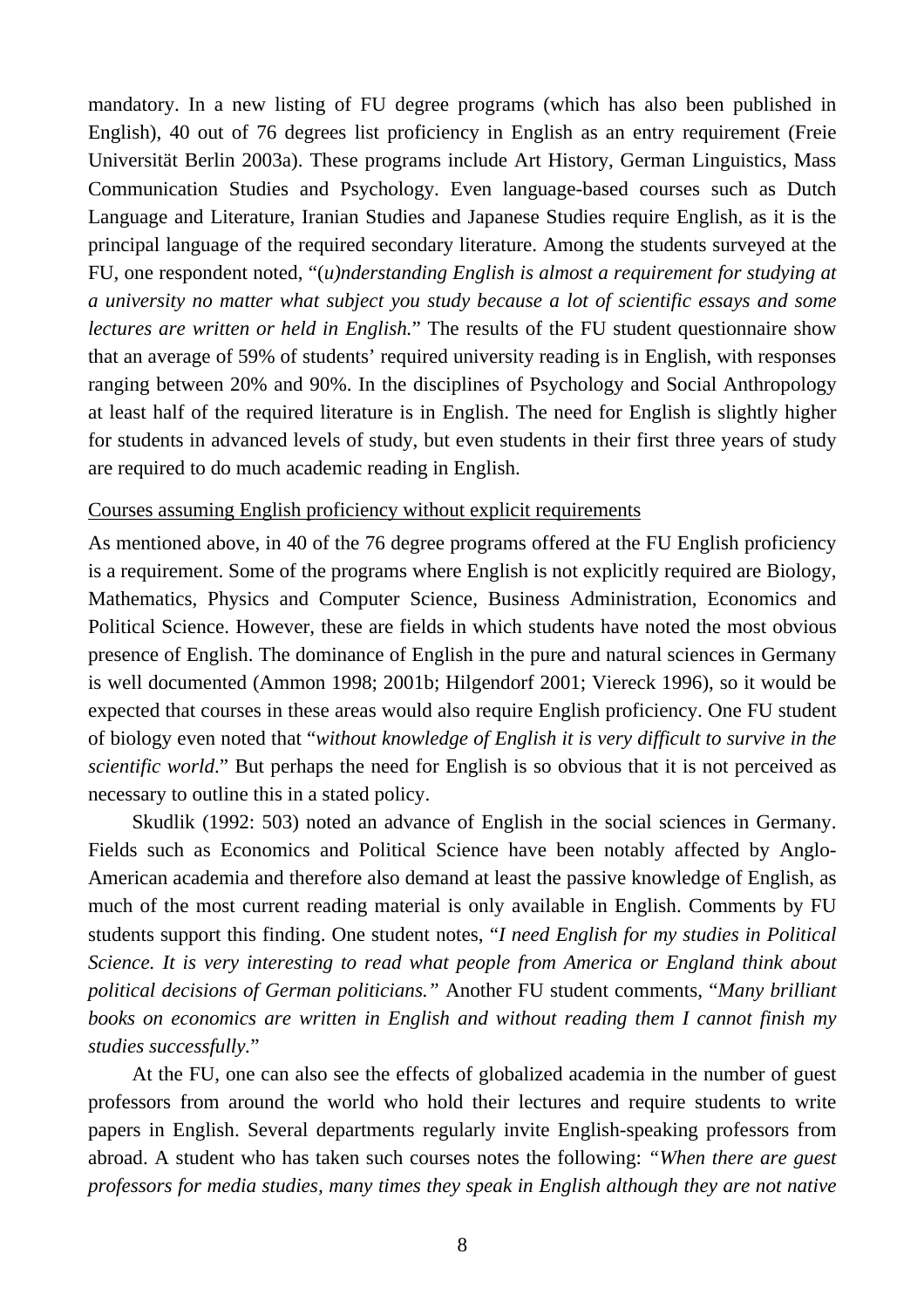*speakers themselves."* An example of one such course offered by the Institute for Social Anthropology is 'Anthropological Issues in West Africa,' which was taught by a visiting professor from Nigeria who gave lectures and expected students to write papers in English. Additionally, a student of Economics noted that one (German) professor only teaches in English; however, students still have the option to take courses in German with other professors.

It is important to note that although some professors and students show a preference for English at times, the language is not yet a necessity in all fields. One business student notes that "*while it is definitely easier to get along if you know English, it is possible to do without.*" At the same time, the use of English does not prevent students from attending courses taught in the language; on the contrary, they are usually popular since students enjoy the opportunity to hear the views of non-German experts.

The impact of globalization can also be seen in the amount of students who have the opportunity to study or work abroad as part of their education. In fact, a year abroad acquiring international practical experience is becoming a necessity for joining the German labor market. Among the students questioned, there was an extremely wide variety of exchange program plans: studying political science at a private university in St. Petersburg, participation in a theatre festival in Toronto, an internship at a Rhino Park Veterinary Clinic in Namibia and volunteer work at an NGO in the Philippines. Regardless of the location, proficiency in English was a necessity.

#### Erasmus students at the FU

European mobility and exchange of ideas that is promoted by the European Commission have been carried out in university programs such as the European Action Scheme for the Mobility of University Students (Erasmus). The Erasmus program is designed to enable students to study at a university in another EU country usually for six months to a year. With the introduction of the European Credit Transfer System (ECTS), any courses or exams completed at foreign institutions are recognized by the home university. Although these European programs were designed to encourage language learning, they are also supporting the use of English in Europe. "[M]ore and more universities are beginning to offer programs in English because mobile students are often unable to follow courses in the language of the host institution" (Mackiewicz 2001: 1). German students who go on an Erasmus exchange in Finland, for example, do not necessarily need to learn Finnish for their studies, as the language of instruction is English. FU students regularly apply for European exchanges that require proof of English skills, such as working on a medical research project in Malta, reading Scottish Law in Edinburgh, or studying chemistry in Stockholm. Additionally, students not only go on exchanges to native-English-speaking countries to improve their language competence, they also go to universities where English use is more widespread than in their home institutions. At the FU, there is a constant stream of students from French and Spanish universities who come to Berlin to study English. Many note that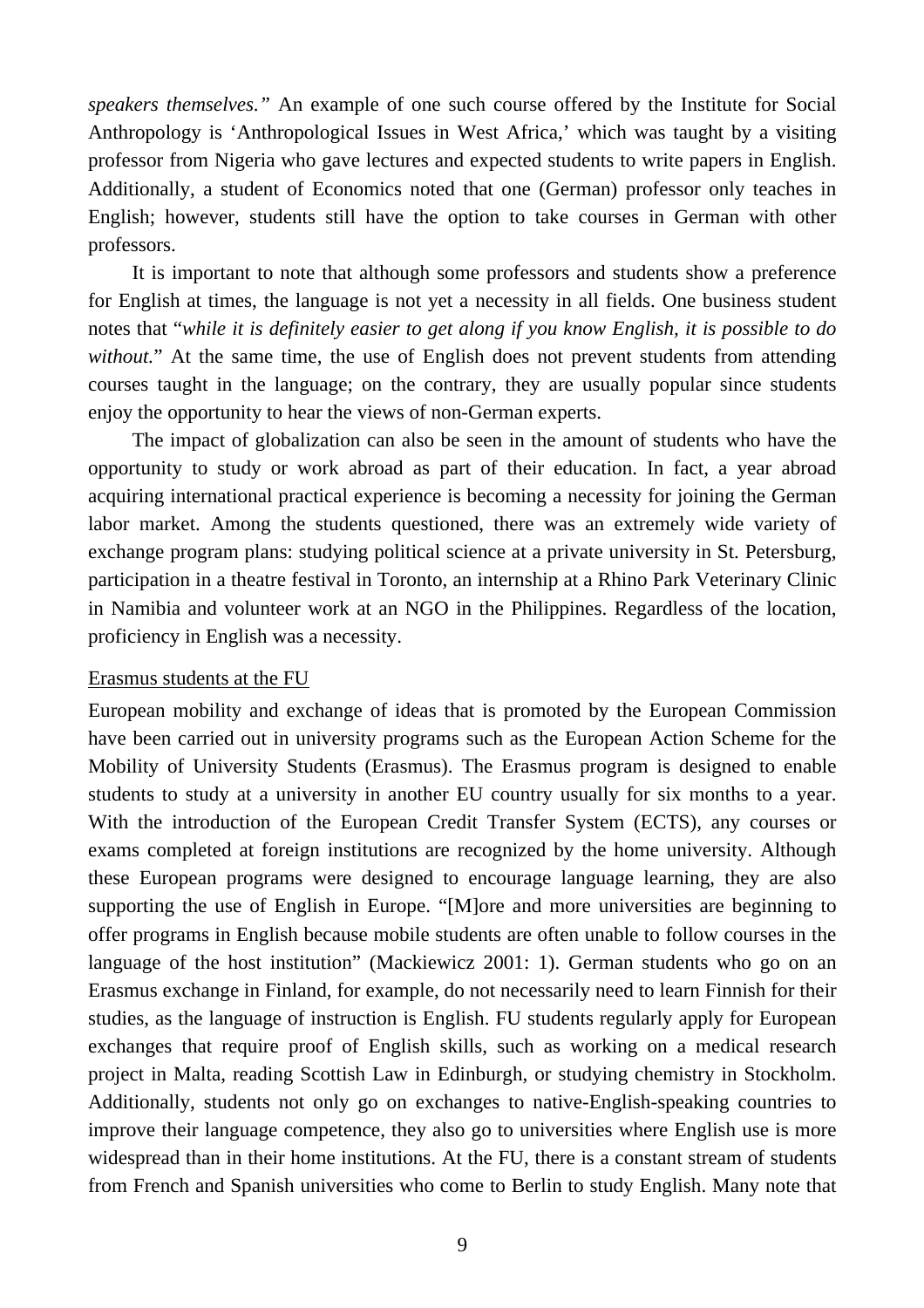Germany was not their first choice of a place to study, but because of the popularity of programs in Europe's English-speaking countries, Germany is an attractive alternative.

## **Pedagogical and Policy Concerns**

This final section points out several educational issues that need to be discussed as a result of the spread of English in higher education.

Currently in Europe a general fear of American cultural and linguistic dominance can be sensed, however, several linguists have shown that English and other national languages can and do co-exist. Therefore, the spread of English cannot be equated necessarily with the neglect of other languages. Brutt-Griffler (2002) argues that in the global context English performs important functions without usurping the domain of national languages and that a feature of World English is stabilized bilingualism. Wright (2000: 214) maintains that in Europe, English is learnt only as a lingua franca for access to knowledge, and it does not appear likely that English will replace any learner's mother tongues. Additionally, House (2002) argues that English as a lingua franca does not pose a threat to individual European languages or multilingualism. She cites findings that show that the impact of English on discourse norms in the genre of scientific texts rarely exceeds the import of lexical items. Graddol (1999b: 66) acknowledges that a higher proportion of the populations of European countries use English than in the past, but argues that this reflects increased bi- and multilingualism rather than abandonment of other languages. He also notes that English is functioning more like a second rather than foreign language in Europe, so this may mean that the foreign language learning space will be freed up for other languages. Moreover, students remarked that since competence in English is practically considered a given in Europe, knowledge of a third or fourth language gives them a competitive edge. In fact, several students applying for exchanges to places where English is a lingua franca intend to learn the national language as well, e.g. one student planning to study in Holland was actively learning Dutch, and another applying for an internship in Tanzania was planning to learn Kiswahili. Finally, the growing number of foreign students in Germany could also result in an upsurge of German learning, as they will inevitably acquire at least basic skills in the language. In fact, the empirical analysis at the FU shows that 16% of the students surveyed in the language learning centre were non-German and all of them were either fluent in German or learning the language, even those Erasmus students who were in Berlin for one semester to study English.

#### **Pedagogical Issues**

Given the social reality of English use in Germany, as well as in Europe and abroad in general, it is important to consider potential responses in the educational domain to the wider functional range of English. As de Swaan (2001: 187) notes, we need "expertise and advice on how to cope with the precarious coexistence of peripheral or central languages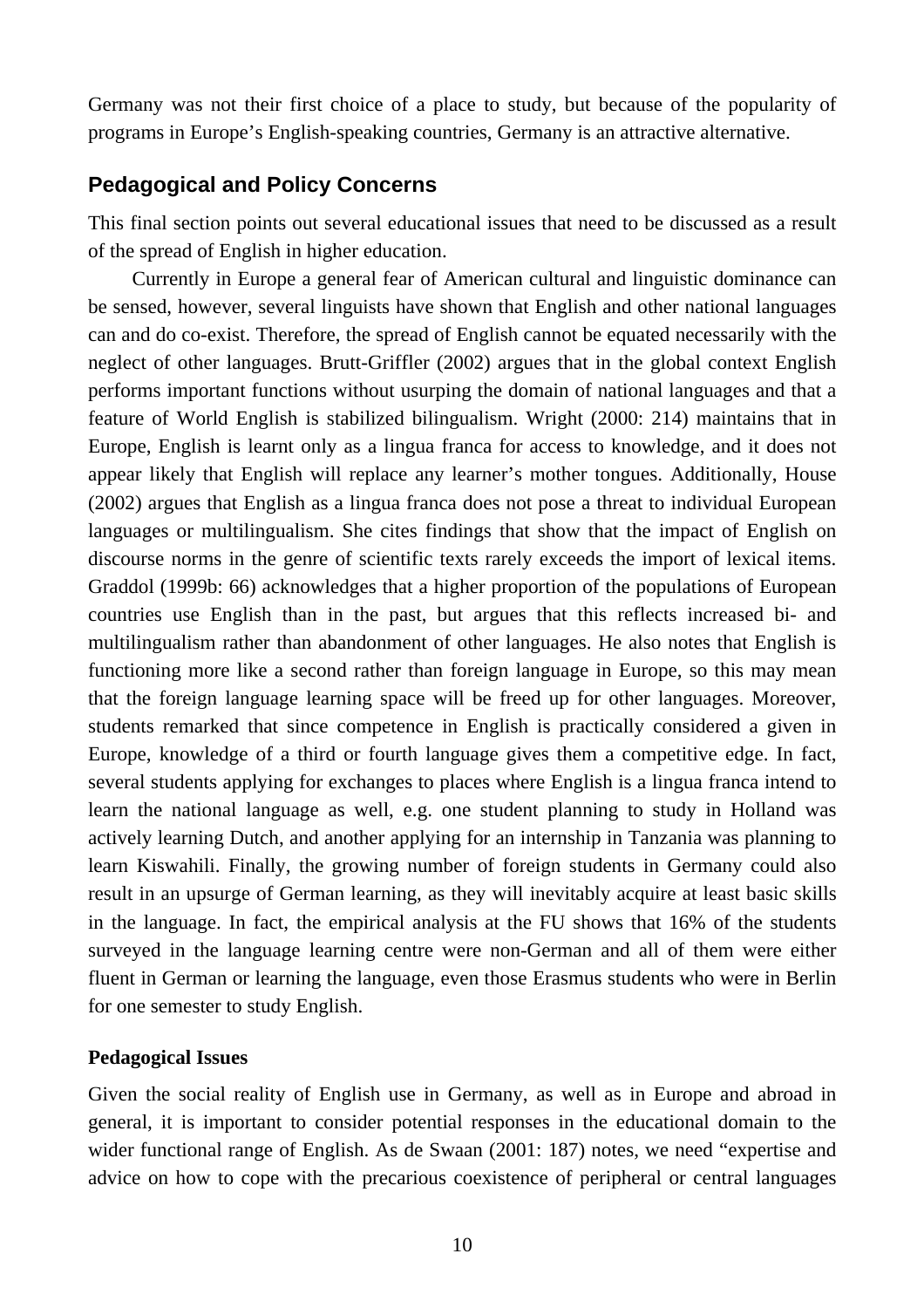with an increasingly dominant hypercentral language." It may be true that many students find it difficult to communicate in English at the high level of proficiency required in academic settings, especially in theoretical and discipline-specific discussions. Efforts should be made to ensure that students are provided with the means to both comprehend and contribute to academic discourse in English.

An obvious way to help students achieve a higher-level, academic proficiency in both receptive (listening comprehension and reading) and productive skills (speaking and writing) is to offer advanced coursework that targets such skill development. At the moment, however, few such courses are offered; in fact, skills in reading and writing academic English are seldom taught. As one student reported, "*[i]t would be great if we had English courses at our institutes in which we could learn the specialized terminology of our field*" (in Pietschmann 2001: 6). This lack of preparatory courses may be due to shortages in funding and resources at German universities. However, it also seems as if the need to teach academic English has yet to be recognized by many departments; instead, the impression is that students are responsible for making sure that their language skills are good enough for completing their studies in English.

Clearly there are many advantages for introducing courses in academic English that would prepare students better to interact with the international community. De Swaan (2001:189) points out that students who are proficient in English also share the advantage that native speakers have, "acquir(ing) access to many more people than any other language could ever afford them." Such students profit from the 'cultural capital" of English (Bourdieu 1991).

Beneficial courses on developing proficiency in academic English could focus, for example, on reading strategies, academic writing, and rhetoric. For developing advanced reading skills, strategies instruction based on second language acquisition research has been shown to provide students with the means to comprehend a text in spite of linguistic or lexical deficiencies. Swaffar, Arens, and Byrnes' (1991) procedural model for integrative reading illustrates how top-down processing, with its emphasis on macro-level text features, combined with traditional bottom-up processing focusing on grammatical structure and vocabulary, can enable students to successfully read authentic texts already at the beginning of their language study. Attention to macro-level text features such as genre (a review, essay, journal article), extra-linguistic information (pictures, charts, etc.), and discourse structure (titles, subtitles, topic sentences) provides students with meaningful information that is significant for interpreting a text. Activating students' background knowledge on a subject as well as drawing on their general world knowledge further aid in text interpretation while compensating for lacking linguistic proficiency. Not only language learners, but also non-native speakers and native speakers can benefit from such approaches.

In addition, courses in academic writing should be offered for advanced students and researchers. However, the traditional focus on acquiring grammar and lexis has to change.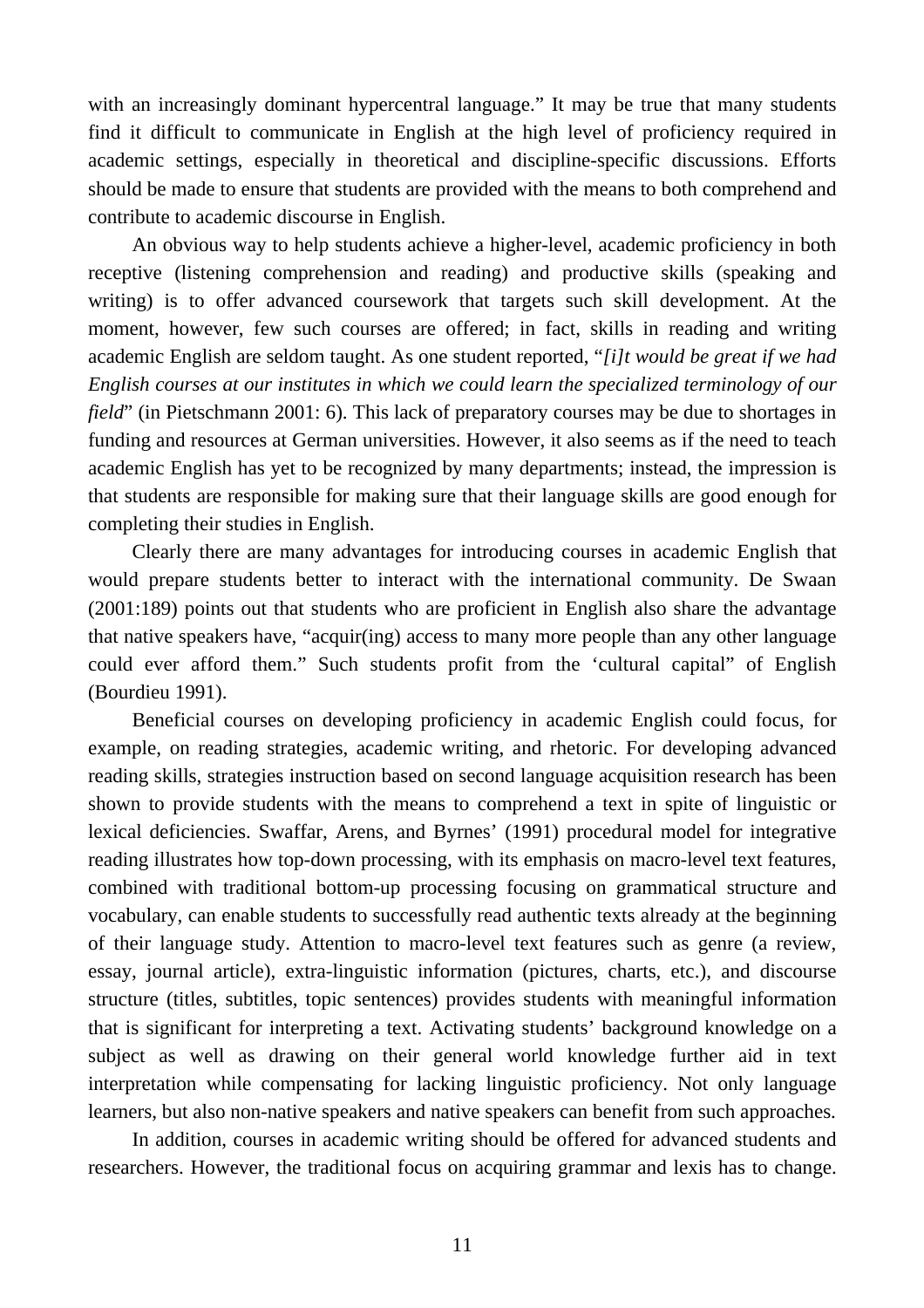As Mauranen (1993) notes, while knowing lexis and grammar is important, it is not everything. It is also necessary to heighten student awareness to the fact that different varieties of English exist and that communication is about "negotiation of meaning", irrespective of the variety you speak. All speakers, both native and non-native, adjust to one another in order to communicate. In foreign language pedagogy, teaching skills to communicate (paraphrasing, negotiation of meaning, strategy instruction in listening, reading, speaking, etc.) using the medium of English is equally important, if not more so, than teaching a particular form of English.

Moreover, students need to learn how to manipulate the resources of English to their advantage. They must be made aware of the differing organizational techniques and styles of argumentation found in English writing. Mauranen (1993: 1) notes that when writing in English subtle differences in academic conventions put nonnative academics "at a rhetorical disadvantage in the eyes of Anglo-American readers, and others who have acquired Anglo-American rhetorical preferences in academic writing." She shows that problems involving a lack of cohesion, the use of the English article system in an inappropriate way, or divergence in thematic progression strikes readers as a lack of coherent writing or thinking. To this list Flowerdew (2001) adds the difficulties in trying to win over audience with a different language. He found that while editors were tolerant of surface errors, they reported several major problems in nonnative English academic writing: a) the failure to show the relevance of the study to the international community, b) failure to carve out a niche in the introduction, and c) the absence of authorial voice. However, Flowerdew also found that most journal editors and referees were sensitive to the problems that nonnative speakers have in writing in another language and even went out of their way to help them, as they welcome different perspectives and want to live up to their claim of being international.

Once students are informed, they can then make the choice to either follow nativespeaker norms or purposely flout them. As Fairclough (1992: 54) argues, students' linguistic practice "should be informed by estimates of the possibilities, risks and costs of going against dominant judgment of appropriate [academic] usage." Students need to be aware of the consequences involved in their decision to use English as an academic language and should be offered other options in academic writing: they could, for example, follow the traditional Anglo-American writing norms, stand by their nonnative idiosyncrasies, or decide to write in their native language. This way they can retain "the possibility of making an informed choice either to follow or not the cultural preferences or norms of the other culture" (Mauranen 1993: 262).

Yet, even if this awareness is created, it doesn't necessarily imply that students of other languages will not be discriminated against in English.

Dominant cultures usually indicate the norms of good writing… [I]n order to get published, it is necessary to adopt the language and rhetorical practices of the English-speaking culture. This may not [sic] a desirable state of affairs for the academic world. Not only does it disadvantage academics in minority cultures,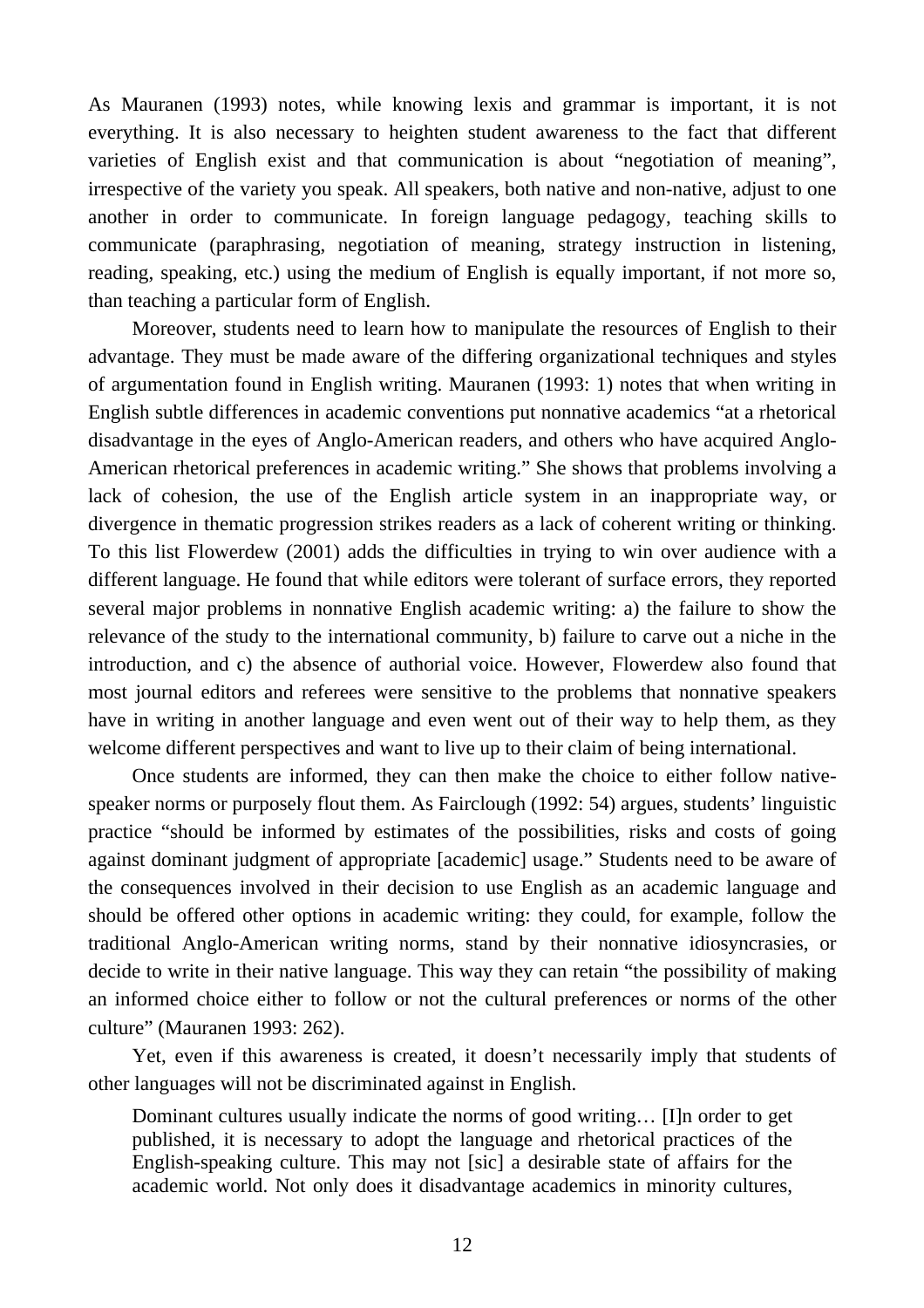but it may also lead to reduced variability in academic writing more generally. If the rule of Anglo-American writing norms leads to excessive standardisation of research reporting, it may also have consequences which limit variation and innovation in the research itself. The coexistence of several rhetorical traditions in the international academic community is probably healthy for research. Appreciation of the existence of different rhetorical traditions can hopefully be enhanced by describing their features, and searching for their underlying principles" (Mauranen 1993: 263).

Or as de Swaan (2001: 192-93) remarks:

If English is now widely adopted as the language of transnational communication, it should all the more be used in a critical vein, with a keen ear and an alert eye for the hegemonic message that the hegemonic language seems to convey so naturally. But as the language of global communication, English also allows dissident voices to make themselves heard all over the world. If English is the language of the powers that be, it is also the language of empowerment.

## **Conclusion**

In acknowledging the advantages that English offers, de Swaan (2001: 193) notes that the language "allows (students) to attend university, seek the most rewarding jobs at home or abroad, choose from the full supply of global media culture, and keep abreast of advanced science and technology: it opens the world to them" (de Swaan 2001: 193).

Robertson (2003: 264-65) argues in his enlightening book on globalization that we need effective strategies to handle the reality of human diversity. These strategies can be cultivated through education.

Education must reflect the diversity of the world and prepare children with the co-operative skills that they will require later in life. It must promote a dialogue that brings together people from different national cultures and religious backgrounds… It must enable them to examine their own societies and traditions critically. It should prepare them to regard themselves as human before all other identifications. It should enable them to understand what it is like to be someone different from themselves. To that end, education must provide students with knowledge of other cultures; it should enable them to learn other languages, to understand the histories of minorities in their countries, and be familiar with issues concerning gender and sexuality.

The task of the applied linguist is to try to understand these processes and try to ensure that globalization remains a democratizing force and not one that causes great loss.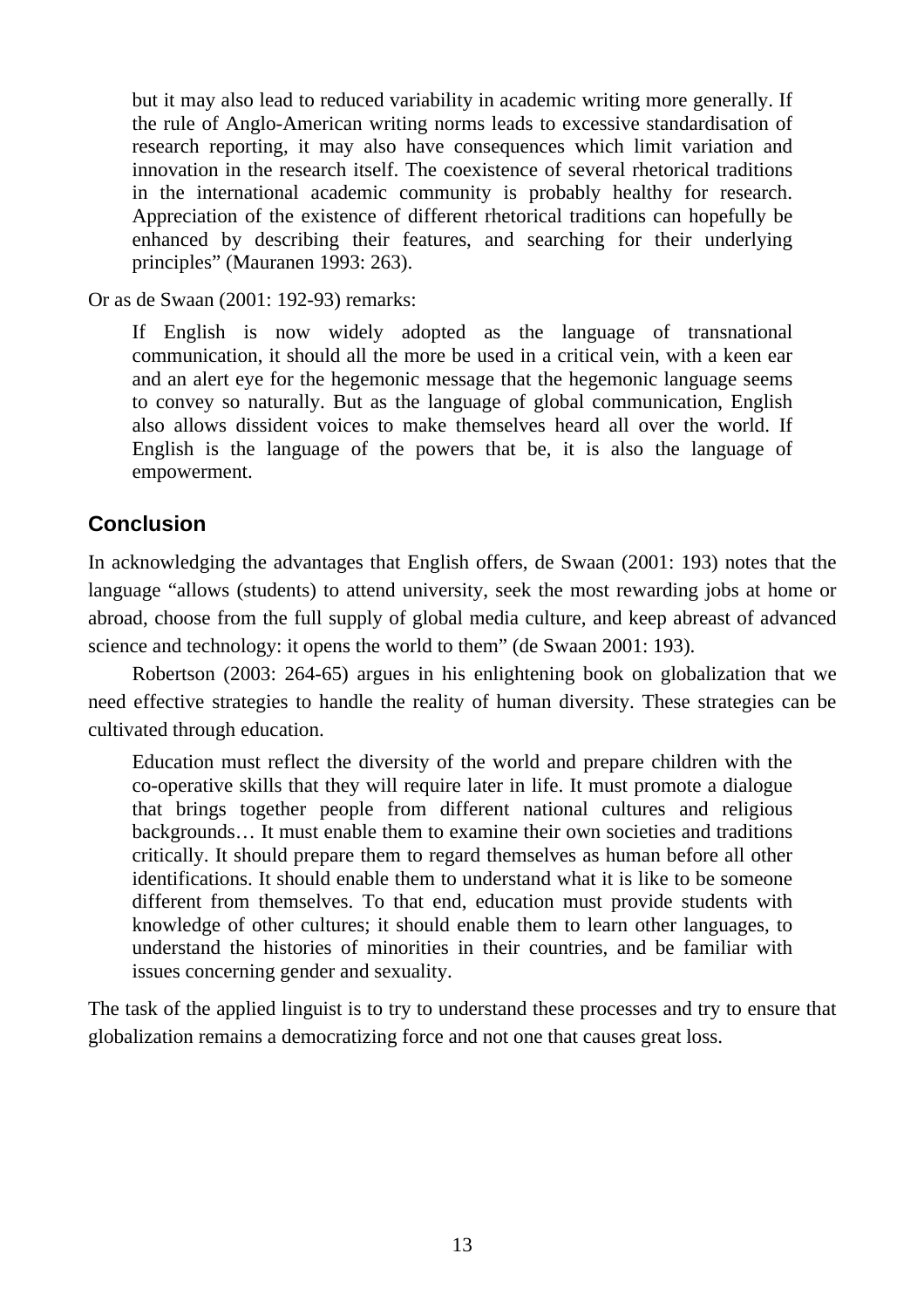#### **References**

- Ammon, Ulrich (ed.). 2001a. *The Dominance of English as a Language of Science: Effects on Other Languages and Language Communities.* Berlin: Mouton de Gruyter.
- Ammon, Ulrich. 2001b. English as a future language of teaching at German universities? A question of difficult consequences posed by the decline of German as a language of science. In: U. Ammon (ed.), 343-361.
- Ammon, Ulrich. 1998. *Ist Deutsch noch internationale Wissenschaftssprache? Englisch auch für die Lehre an den deutschsprachigen Hochschulen.* Berlin: Mouton de Gruyter.
- Ammon, Ulrich and Grant McConnell. 2002. *English as an Academic Language in Europe.* Frankfurt/M: Peter Lang.
- Block, David and Deborah Cameron. 2002. Introduction. In: *Globalization and Language Teaching.* D. Block and D. Cameron (eds.). London: Routledge, 1-10.
- Bourdieu, Pierre. 1991. *Language and Symbolic Power.* Oxford: Polity Press.
- Boxer, Diana. 2002. *Applying Sociolinguistics: Domains and Face-to-Face Interaction.* Amsterdam & Philadelphia: John Benjamins.
- Brutt-Griffler, Janina. 2002. *World English: A Study of its Development.* Clevedon: Multilingual Matters.
- Buhlmann, Edelgard. 2001. Message of greeting. Paper presented at European Year of Languages 2001 Conference, Freie Universität Berlin. 28-30 June.
- Bundesministerium für Bildung und Forschung (BMBF). 28 Feb. 2000. *Deutschland muss als Studienstandort international noch attraktiver werden.* 27/2000. Press release.  $[04.03.01]$  <http://www.bmbf.de/presse01/62.html>.
- Bundesministerium für Bildung und Forschung (BMBF). 29 May 2000. *Konferenz* Bachelor *und* Master *in Mathematik und Naturwissenschaften in Bonn.* 86/2000. Press release. 29 May 2001 <http://www.bmbf.de/presse01/125.html> or
	- <http://www.bmbf.de/presse01/Pm0529ps.PDF>.
- Bundesministerium für Bildung und Forschung (BMBF). 9 Nov. 2000. *Grünes Licht für UMTS-Mittel für Bildung und Forschung.* 172/2000. Press release. [04.03.01] <http://www. bmbf.de/presse01/251.html>.
- Bundesministerium für Bildung und Forschung (BMBF). 27 Feb. 2001. *Bundesregierung wirbt weltweit um die besten Köpfe in der Wissenschaft.* 22/2001. Press release.  $[04.03.01]$  <http://www.bmbf.de/presse01/331.html>.
- Bundesministerium für Bildung und Forschung (BMBF), Deutscher Akademischer Austauschdienst (DAAD), and Hochschul Rektoren Konferenz (HRK). 17 April 2000. *Zehn neue "Auslandsorientierte Studiengänge" ausgewählt.* Press release.  $[04.03.01]$  <http://www.bmbf.de/presse01/94.html>.
- Cenoz, Jasone and Ulrike Jessne (eds.). 2000. *English in Europe: The Acquisition of a Third Language.* Clevedon: Multilingual Matters.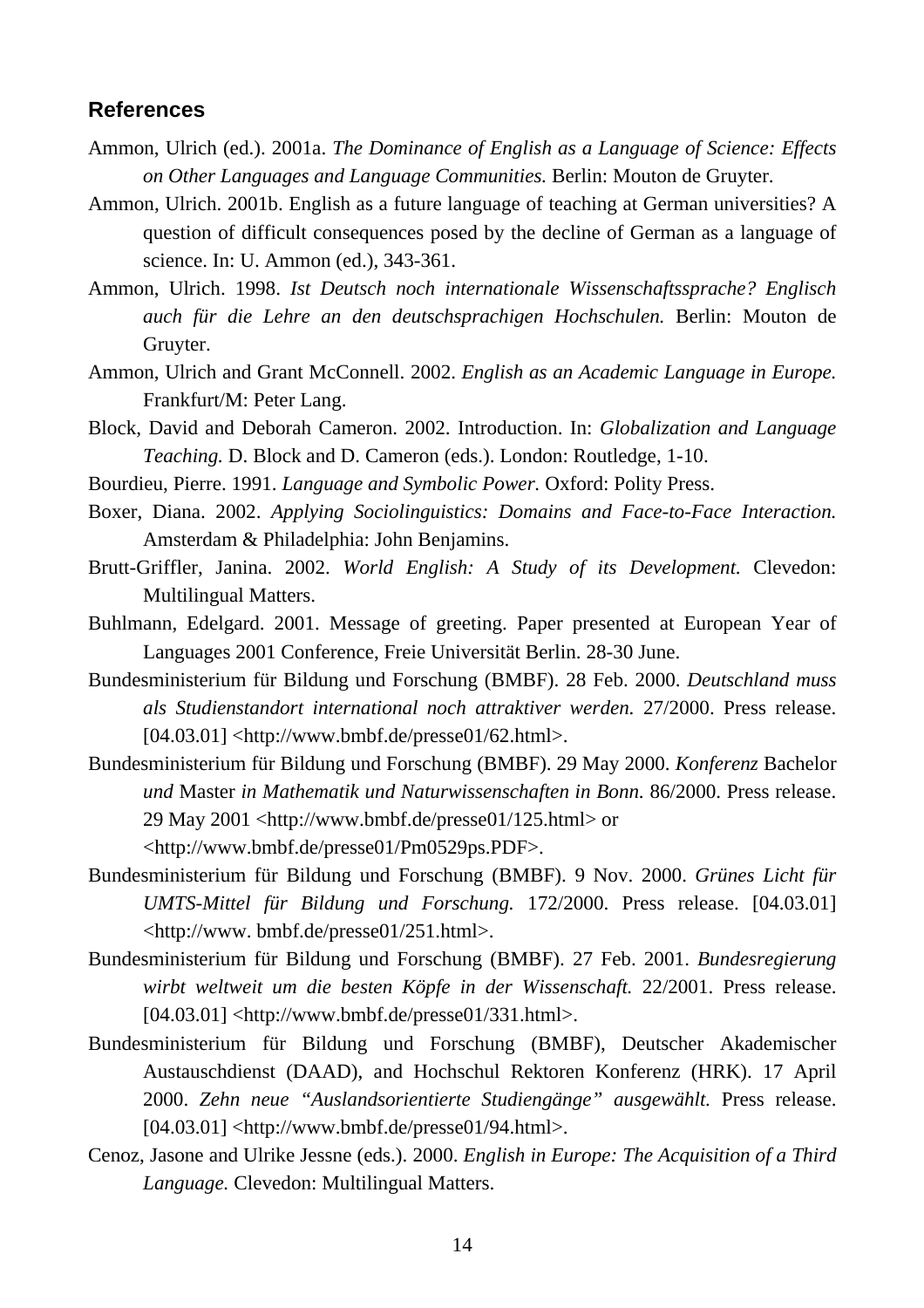- Center for Research on Innovation & Society (CRIS). 2000. *Project Talent. Executive Summary.* [04.03.01] <http://www.bmbf.de/presse01/309.html>.
- Coulmas, Florian. 1985. *Sprache und Staat: Studien zur Sprachplanung und Sprachpolitik.* Berlin: Walter de Gruyter.
- Coulmas, Florian (ed.). 1991. *A Language Policy for the European Community: Prospects and Quandaries.* Berlin: Mouton de Gruyter.
- Dale, Roger and Robertson, Susan. 2003. Editorial: Introduction. *Globalization, Societies and Education.* 1: 1, 3-11.
- Deutscher Akademischer Austausch Dienst (DAAD). 2001. *Zweites Aktionsprogramm des DAAD zur Stärkung der internationalen Wettbewerbsfähigkeit des Studien- und Wissenscahftsstandorts Deutschland.* [06.03.01]

<http://www.daad.de/allgemein/de/Ueberuns/Program/ aktionsprogramm.html>.

- Erling, Elizabeth. forthcoming. Globalization, English and the German university. In: *Speaking from the Margin: Global English from a European Perspective.* A. Duszak and U. Okulska (eds.). Frankfurt/M: Peter Lang.
- Eurobarometer Report. 2001. *'Europeans and languages': Executive summary.* 54. [13.06.01]

<http://europa.eu.int/comm/education/policies/lang/languages/lang/baroexe.pdf>.

- European Commission. 2001. *Languages in Europe.* [13.06.01] <http://europa.eu.int/comm/education/languages/lang/europeanlanguages.html>.
- Fairclough, Norman. 1992. The appropriacy of 'appropriateness'. In: *Critical Language*

*Awareness.* ed. N. Fairclough. London: Longman, 33-56.

- Fishman, Joshua. 1998-99. The new linguistic order. *Foreign Policy*: Winter, 26-40.
- Flowerdew, John. 2001. Attitudes of journal editors to nonnative speaker contributions. *TESOL Quarterly*. 35: 1, 121-150.
- Freie Universität Berlin. 2003. *Degree Program Information (DPI).* [28.09.03]. <http://www.fu-berlin.de/studienberatung/DOC/kurzistg\_e.pdf>.
- Freie Universität Berlin. 2003. *Master Programs in English (MPE).* [28.09.03]. <http://www.fu-berlin.de/studium/studiengaenge/english/>.
- Gnutzmann, Claus. 1999. English as a global language: Perspectives for English language teaching and for teacher education in Germany. In: *Teaching and Learning English as a Global Language: Native and Non-native Perspectives.* C. Gnutzmann (ed.). Tübingen: Stauffenburg, 157-169.
- Graddol, David. 1999a. English around the world. In: D. Graddol, and U. Meinhof (eds.), 3- 18.
- Graddol, David. 1999b. The decline of the native speaker. In: D. Graddol and U. Meinhof (eds.), 57-68.
- Graddol, David and Ulrike H. Meinhof (eds.). *English in a Changing World.* Oxford: English Book Centre.